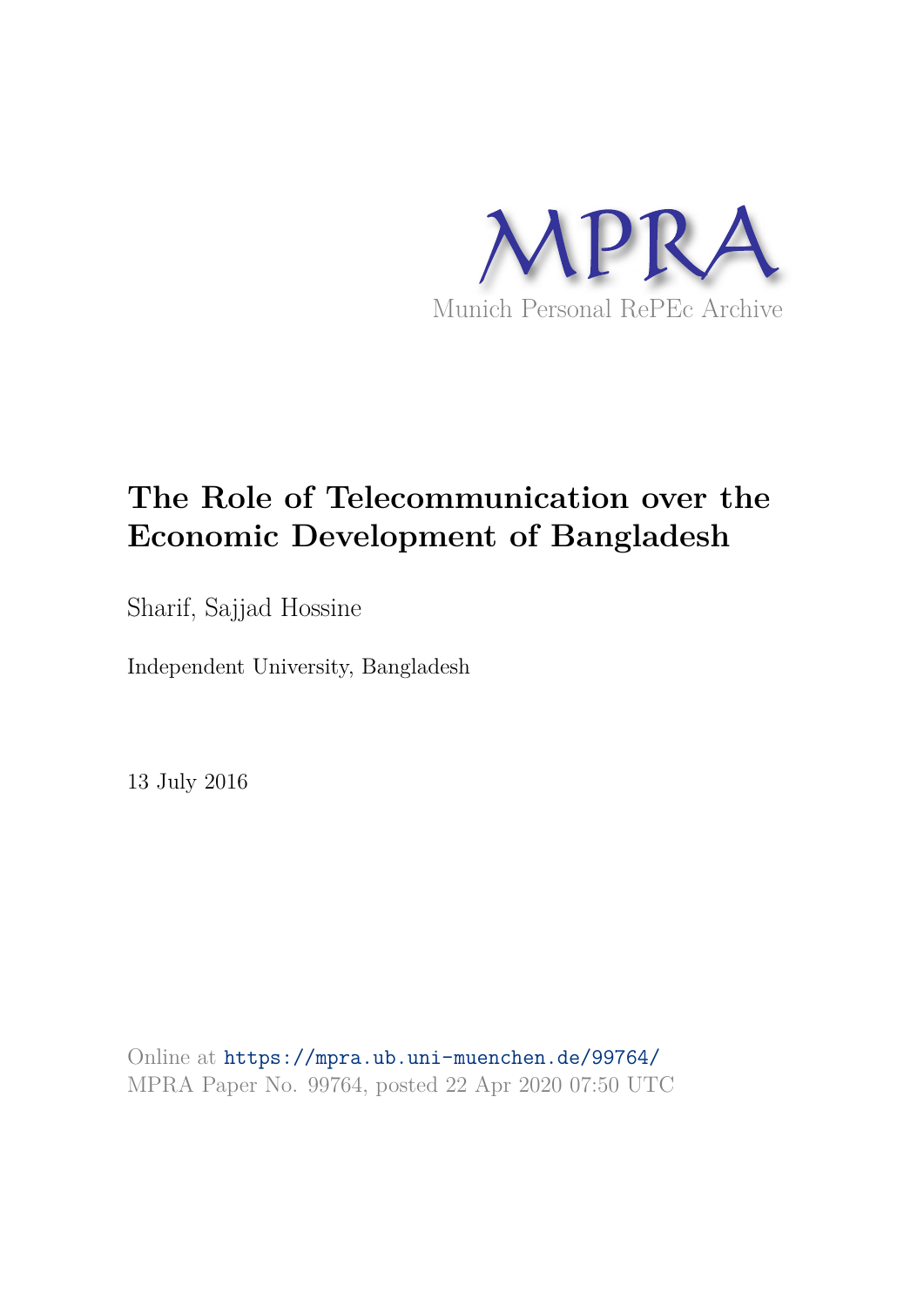# **The Role of Telecommunication over the Economic Development of Bangladesh**

Sajjad Hossine Sharif

Independent University, Bangladesh

*Abstract:* **Telecommunication, as gift of modern science is largely different from any other traditional infrastructure. From international market to domestic market, corporate communication to personnel communication, telecommunication is the prime way to maintain the continuous and instantaneous flow of sharing information. From business perspective of economic activities of modern world, through the communication channel telecommunication not only has significant influences over the economy in term of GDP per capita but also serve many people by creating job opportunities. Hence increasing employment rate may also another significant factor to enhance economic development. Investment in infrastructural development and earned revenue may have strong impact on the GDP per capita in an economy. As a result, for the potential role of the telecommunication, a modern world as well as economy without telecommunication cannot be thought for one moment. This paper is a devoted best effort to find the relationship between telecommunication and Bangladesh economic development. To analyze this context more extensively and reliably, this paper fundamentally focuses on the relationship between various variables under the construct of telecommunication and the economic development. To define this construct into more concrete way several multiple simpler variables are implemented such as teledensity, investment in telecommunication industry, revenue contribution percentage of GDP, GDP per capita, employment rate etc through OLS regression models associated with least square method. This paper indicates telecommunication industry has significant and positive impact over the economic development of Bangladesh.** 

*Keywords:* **Telecommunication, GDP, Teledensity, Investment in telecommunication, Revenue from telecommunication, Employment rate.** 

## **1. INTRODUCTION**

The telecommunication industry around the world achieved a dramatic growth of advancement since 1980s. Since then, first the developed countries around the globe began to make improvement in telecommunication technology to maintain a continuous flow of communication which eventually intensifies their economic activities by providing a more developed platform of communication. On the other hand, developing countries also took initiative when it becomes prudentially evident that the role of telecommunication over the economic development is significant. As a part of the initiatives, privatization of telecommunication sector was one of the best effort that was taken by almost every developed and later on by developing counties. As the adoption of telecommunication technology around the world is more than ever Harald and Pantelis (2010) postulated that over the last three decades mobile telecommunication industry has rapidly grown around the world. They also argued that the positive influence of telecommunication technology is more associated with developing countries with a subscription of 3.2 billion as in developed countries the subscription is only 1.4 billion. Gruber and Verboven (2001) argued that impact of the telecommunication investment has significant level of positive impact on the macro economical dimension of a country. Mobile phone penetration is one of the major reasons behind this investment which eventually contribute towards the economic development. Jotischky (2010) argued that telecommunication operators invest in the development of network in Africa which actually ensures the benefit would be enjoyed across the continent. As a mandatory and progressive part of modern telecommunication, internet is becoming prerequisite in the development for any economy. This argument is also supported by Jensen (2007) by claiming that the fishermen of India are utilizing internet to get the information and location about that market which offers the highest price for their products. As a result, the possibility of positive impact of internet over the economic development is endless. Moreover, internet as a crucial tool of telecommunication technology has significant impact on economic development as bank, stock market, insurance company, mutual fund, corporate offices all of their transaction flow, accounts and documents largely rely on internet directly. As the role of telecommunication over economic development is worldwide accepted without hesitation, Tella and Ahamefule (2002) claimed that communication tools such as telephones,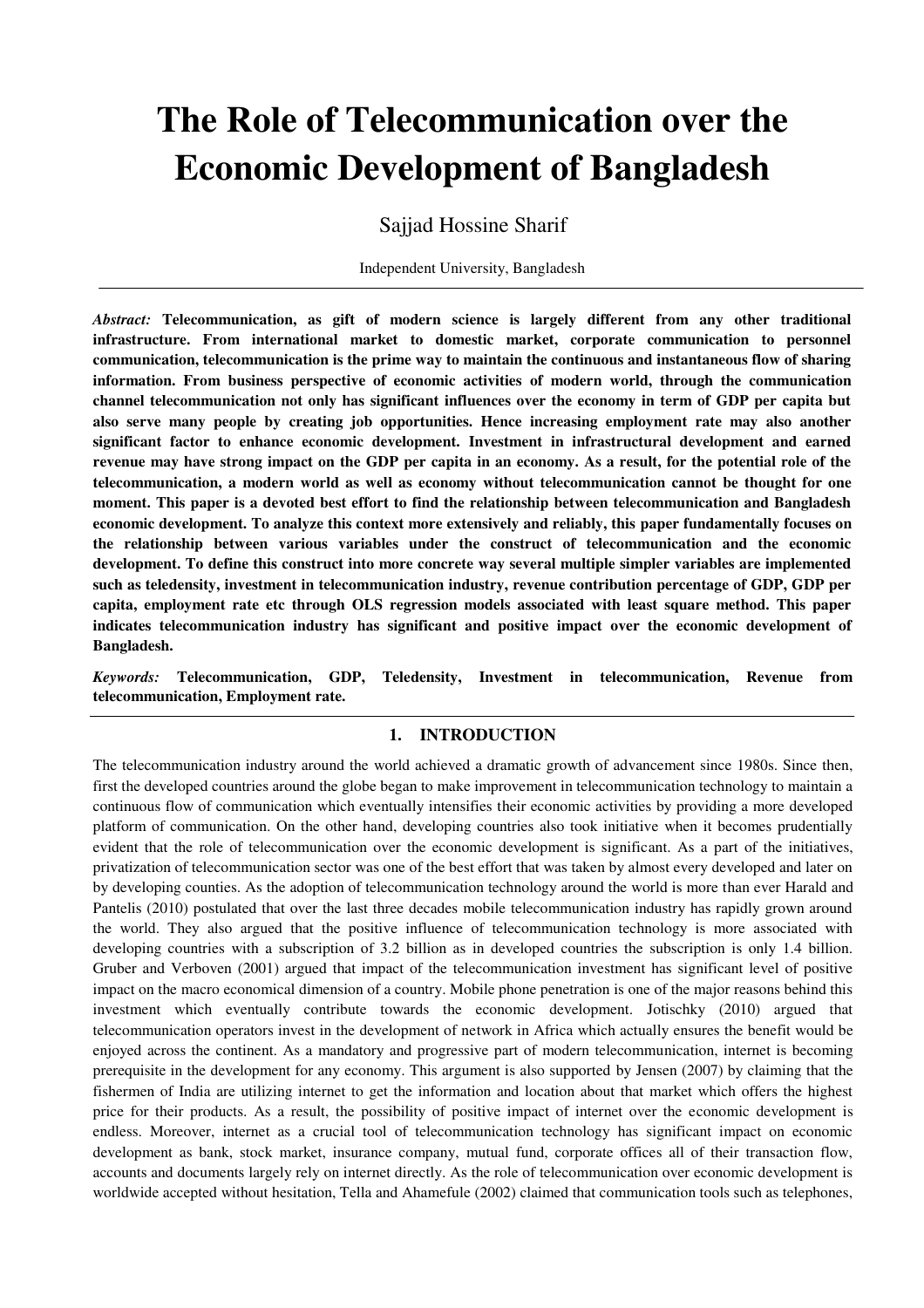mobiles, and internet are becoming the prerequisite for economic success and personnel achievement. This research paper will investigate whether there is any significant relationship really exists between telecommunication and economic development of Bangladesh. To find the answer this paper will analyze 41 years telecommunication and economic data through multiple OLS regression models based on only Bangladesh perspective. It should be noted that with other variables which are not considered in this paper, different established regression models might give different complex findings. Moreover, the telecommunication impact over the economy also depends on the duration of telecommunication industry's presence in a country and the economic status of that country.

### **2. LITERATURE REVIEW**

The role of telecommunication in the economic development attracted attention of many researchers for many years. Hardly (1980), Lichtenberg (1995), Greenstein and Spillar (1996) and Norton (1992) all of them attempted to examine the telecommunication impact over the economic development and all of them confirmed that there is strong positive relationship exists between telecommunication and economic development of a country. By examining the period of 8 years of 24 countries Azim and Mahmood (2008) found that telecommunication development has a strong positive influence towards the GDP. Kateja and Jha (2008) investigated that there is a casual relationship between the continuous development of telecommunication and economic growth of India. They claimed that telecommunication is extraordinarily different from other infrastructure. As a result, it has positive and compulsory significant influence over the economic development.

As an imperative element of telecommunication, teledensity and its impact over the economy was investigated by conducting a comprehensive study in Iran based on the data from 1960s to 2012, Sadr et al., (2012) found that there is a positive relationship between GDP and telephone density. Jhunjhunwala (2000) revealed that the teledensity in the developing country is low because of the higher cost of providing telecommunication service. In the developed countries more than 90 percent household can easily enjoy the telecommunication service because of their higher purchasing power. Compared to that statistic in India, only 6 percent household has the capability to bear such a higher expenditure for the telecommunication service. On the other hand, Jain and Sridhar (2003) argued that the higher cost of providing telecommunication service to the general people can be significantly reduced in long term by using wireless technologies. In another interesting study, Waverman and Fuss (2005) found that telecommunication have positively significant impact on the growth of an economy. Based on this study another truth is also revealed that the impact of telecommunication on the economic growth in the developing countries is two times larger than developed country. Ross (1999) proved that privatization of telecommunication industry is significantly and positively related to the growth of teledensity which in return has significant impact on the economic development through network expansion and the improvement of the quality of network. Garreau (2008) proved that telecommunication reduces poverty as around the world. He also argued that teledensity has achieved an impressive growth around the globe where number of activated mobile phone is more than 3.3 billion while the total population of the earth is 6.6 billion. Patel et al., (2007) also proved that in China there is rapid growth of mobile phone subscription. In 2003 it was 21 percent while in 2005 it was 38 percent and in 2006 it was 49 percent. The subscription numbers was increased to double percentage within three years.

In an empirical study Shiu and Lam (2007) found that there exists unidirectional causal relationship between telecommunication investment and economic development in those countries which have a lower income level. This result expresses that if the investment in the telecommunication investment is reduced then there is a small or no impact on the growth of the economy. Opposed to the results of this study, based on the data of 45 countries Andrew Hardly (1980) postulated that in the developing countries the impact of telecommunication investment is way more significant than the most developed countries**.** Allenmen et al., (2002) also argued that telecommunication is accountable for the increasing demand for the input used in the production which eventually also increases the total national output. Sey and Adugu (2008) claimed that mobile phone is the prime form of communication in Ghana. They also argued that in the developing countries investment in the mobile phone sectors has a political as well as economic benefit. This is because cities are centre point for the commercial business, government activities, banks etc which required telecommunication services to link with other parties and offices. Ajboye et al., (2007), Geiger and Mia (2009), World Bank (2007) found that it is the mobile phone actually creates high paying jobs as well as socio economic development in the developed and developing countries. Based on the research conducted by Horst and Miller (2009), Ito et al., (2005) in Israel they proved that the investment in wireless telecommunication technology has a profound and positive relationship with the economic development. Sulivan (2007), Kaul et al., (2008) and Knight and John (2008) postulated that in Bangladesh the initiation of Grameen village handset (GSM Handset) provided the opportunity to utilize the GSM Handset by accessing by the rural and local women entrepreneur. There is two way benefit of this initiation as the women are empowered and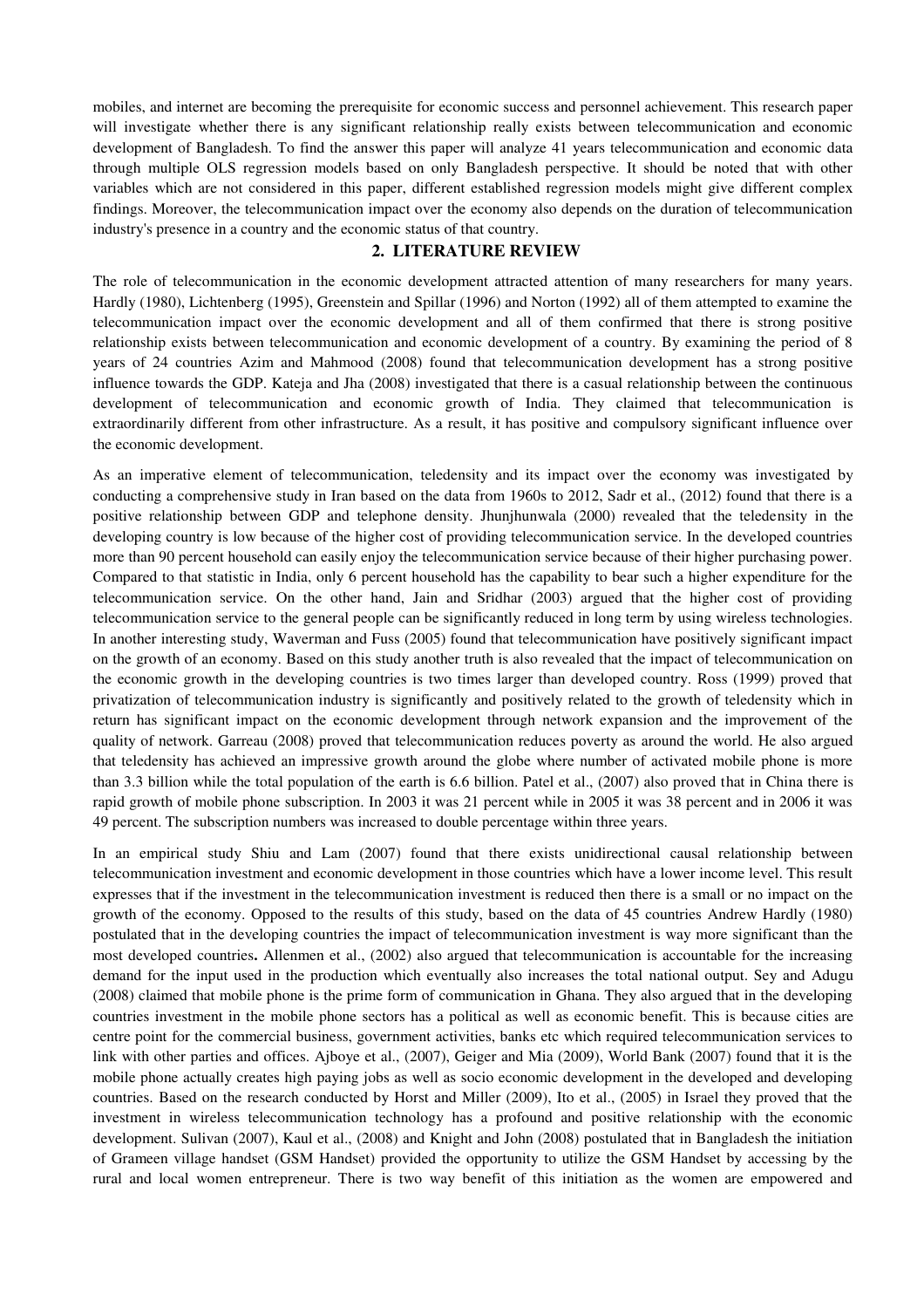facilitated by the GSM Handset for being entrepreneur that results to make change in the socio-economic structure as well as the profit which is generated by the use of mobile phone can be used in other economic activities.

Deloitte (2008) reported revenue of the telecommunication operators has the significant influence over the GDP. Based on the taxation purpose Ovum (2006) also reported that mobile phone industry has contribution of 145 billion RS equivalent to 3.6 billion dollar by providing the taxation revenue towards the government. Again Deloitte also analyzed (based on the six countries: Bangladesh, Pakistan, Malaysia, Thailand, Ukraine and Serbia) and reported that government can captured the revenue directly from the mobile phone operations and services. As a result, mobile phone industry has the contribution of 26% revenue of the collection of total taxes and it rises to 29% if the regulatory fess which is mandatory to operate the business is included. Based on the study conducted in Egypt, Saudi Arabia and India Graber and Venkata (2013) claimed revenue from telecommunication service is the part of two or three percent of total GDP in those countries.

Bardan et al., (2007) argued that broadband internet is the key point of many crucial services as well as a prerequisite of innovation and worldwide growth. As a result accessing to the internet through broadband is the way to construct a knowledge based economy. Czernich et al., (2009) observed that the continuous advancement of internet has significantly positive relationship with the economic growth of all the OCED countries. Another interesting empirical study based on the shadow economy with a panel data of 152 countries over 9 years from 1999 to 2007 conducted by Elgin (2013) and he observed that there is relationship between internet usage and the size of a shadow economy which has influence over the GDP per capita. Nande and Saayam (2005) argued that internet usage has a strong influence over the tourism business of Africa. Weinhold (2004) found that internet is impelling the international trade of economy around the world. Koutroumpis (2013), Holt and Jamison (2009) Cette et al., (2005) Kim and Oh (2004) and Klein (2003) all of these scholars researchers argued that internet increase the number of output for the productivity which has a tremendous effects on the growth of economy. Lechman and Marszk (2015) proved that internet tremendously enhance the investment in the economy by promoting the exchange traded funds (EFT).

Katz and Koutroumpis (2012) observed that telecommunication is one of the most promising sectors for creating job opportunities. Between 2011 and 2012, in Senegal and Mali telecommunication sectors created 8,100 direct jobs and almost 152,000 indirect jobs. Osotimehin et al., (2007) and Stette (1999) explained that in the developed world most of the advanced countries have deregulated the telecommunication sector which actually allows more investment in telecommunication sector which in return enhance the advancement of telecommunication technology, growth in private sector development as well as more employment opportunities. Moreover, form another study based on the Nigeria, Jenny and Isac (2001) postulated that telecommunication is such a blessing which enable the day laborers to call to find job opportunities rather than making a trip worth of USD 40. Moreover, Tella and Adesoye (2007) opined that in Nigeria the mobile operators have tremendous significance in term of generating employment opportunities. The mobile telecommunication industry so far created 10,000 job opportunities where people are directly employed as well as 1,000,000 job opportunities where people are indirectly employed. Again Soyinka (2008) and Ndukwe (2008) opined that GSM business in Nigeria has a great contribution towards the economy in case of GSM card printing, distribution and recharge. These activities save almost 150 million dollars per month as well as provide job opportunities. Klonner and Nolen (2010) explained that the presence of mobile network has the ability to create new markets and services. For an example in South Africa the presence of mobile (GSM) network decrease the unemployment rate significantly. Batziillis et al., (2010) also explained that in Malawi because of the presence of mobile network the participation of female labor is increased.

Ovum (2006) opined that in India telecommunication industry has created 3.6 millions employments directly and indirectly and it is estimated that the growth rate of employment opportunities will be increased by 30 percent per year. By analyzing the data of 6 countries Deloitte (2008) reported that a mobile sector has greater contribution in case of employment. In Pakistan it has so far created 244,000 jobs and in Serbia it has created 36,000 job opportunities. It also reported that limited employment opportunities are created by the mobile phone operators for themselves but they influence other sectors for jobs creations. Moreover, the jobs which are created in the mobile phone operators are highly paid jobs. The mobile economy GSMA (2014) reported that in 2013 in the Sub-Saharan Africa mobile industry created 2.4 million employments. Most of these jobs include distribution of retails services, selling recharge card and handsets. It proved that mobile network operation has a significant influence over the jobs creation. But it is also true that only 300,000 persons were directly employed by the mobile phone operators which are considered as high paying jobs. Again the mobile economy GSMA (2015) reported that in 2014 worldwide mobile operators created 12.8 million direct employments. Moreover 11.8 million jobs can be defined as indirect jobs. The accumulation of the direct and indirect jobs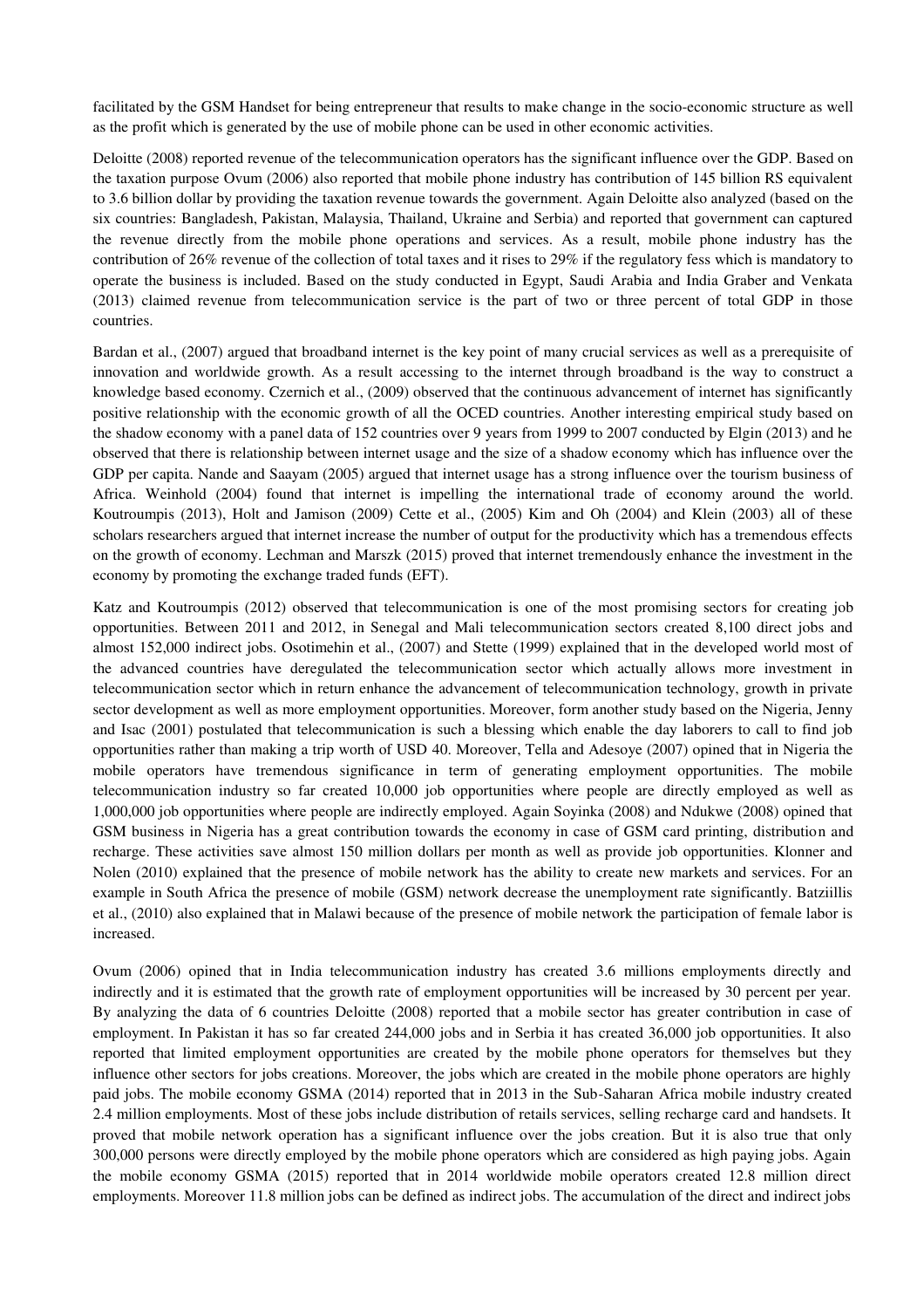is 25 millions in 2014. Boateng and Yellen (2010) opined that the diffusion of mobile phone has greater influence over the job market with high paying and high quality jobs both in cities and rural areas.

Greenstein and Spiller (1995) observed that investment in the telecommunication infrastructure has a significant positive association with growth of employment rate in the United States**.** According to the Jamaican Ministry of Trade and Industry (2004), investment in telecommunication industry can boost the economy than any other sector. In Jamaica, the tourism sector which is considered as one of the largest business sector, contribute only 6 percent to the GDP with 200,000 employments. Compared to the tourism industry, the telecommunication industry also contributes to the economy by 6 percent with only 15,000 employments. Alleman et al., (2002) opined that investment in the telecommunication sector has a positive impact on the economy. It reduces the cost of production which enhances revenue. As a result, it eventually increases the employment rate of an economy. Ehsun (2011) observed that in Ghana investment in telecommunication increases the teledensity by expanding network which is one of the major reasons behind millions of new employments. In this way the productivity of Ghana increased but in other way the labor force is also becoming skilled. Aker and Mitbi (2010) claimed that in Kenya because of the investment in the mobile network the employment rate is increased by 130 percent from 2003 to 2007. Klonner and Nolen (2008) assessed that the presence of the mobile network is tremendously successful to create the formal or informal job opportunities in South Africa. The employment is increased by 15 percentages which the larger percentage rely on women employment.

Ding and Haynes (2003) argued that in developing countries telecommunication is a technological blessing as the telecommunication industry generates revenue by itself which enables the industry to create job opportunities. Zhara and Mahmud (2014) postulated that it is obvious that a telecommunication sector has an impact on the direct employment. But the larger effect relies on creating the indirect job opportunities with an establishment of call centers, customer cares, retail shops etc.

By using data of various municipalities of Germany through a simple OLS regression Czernich (2014) investigated that internet and unemployment has a negative relationship. Crandall et al., (2006) found that in USA employment of private sector is strongly and positively associated with broadband internet. Thru (2005) also reported that if the broadband penetration increased by 1 percent, employment rate also increased by 0.2 or 0.3 percent in per year. Because of the broadband internet penetration, in nonfarm private sector there will be 300,000 new jobs created which also indicates the broadband internet is more positively associated with private industry such as manufacturing, finance, education etc. Moreover, Deloitte (2012) reported that growth of internet subscription is accountable for 190,000 people to be employed in Australia. In another interesting study Mckinsey argued that internet is a powerful force that creates job opportunities. Though it makes some jobs abortive but the net amount of employment opportunities is increased by the internet subscriptions. Moreover, from a detail analysis conducted on the French economy Mckinsey opined that internet is accountable for destroying almost 500,000 jobs in last 15 years but it also accountable for creating 1.2 million new jobs. This result indicates internet generates 2.4 new jobs for each of jobs destroyed by internet subscription. Donner and Marsden (2011) explained that with the rapidly increased internet subscriptions the digital literacy is also increased. As a result, the high quality jobs which are listed online can be accessed and applied through internet.

By considering the above all discussions, arguments and counterarguments, this paper is primarily focused on the relationship between telecommunication and economic development. It should be noted that in various previous studies there found positive relationship between telecommunication and economic development such as Sridhar and Sridhar(2007) argued *"Development of ICT including telecommunication sector and their derived services provide significant benefits to the economy."* As a result this research fundamentally focuses on Bangladesh telecommunication sector as prime subject to investigate and explore the relationship between telecommunication and economic development in the light of previous research paper findings about the telecommunication role over the economic development.

#### **3. METHODOLOGY**

With purpose of determining the relationship between telecommunication and economic development of Bangladesh this research paper intends to offer answering the following prime question.

**1.** Is there any significant relationship between telecommunication and economic development of Bangladesh?

Based on answering the prime research question and previously demonstrated discussions in the review of literature, the developed central hypothesis is as:

**H1:** There is significant relationship between telecommunication and economic development.

Against the null hypothesis which is there is no relationship.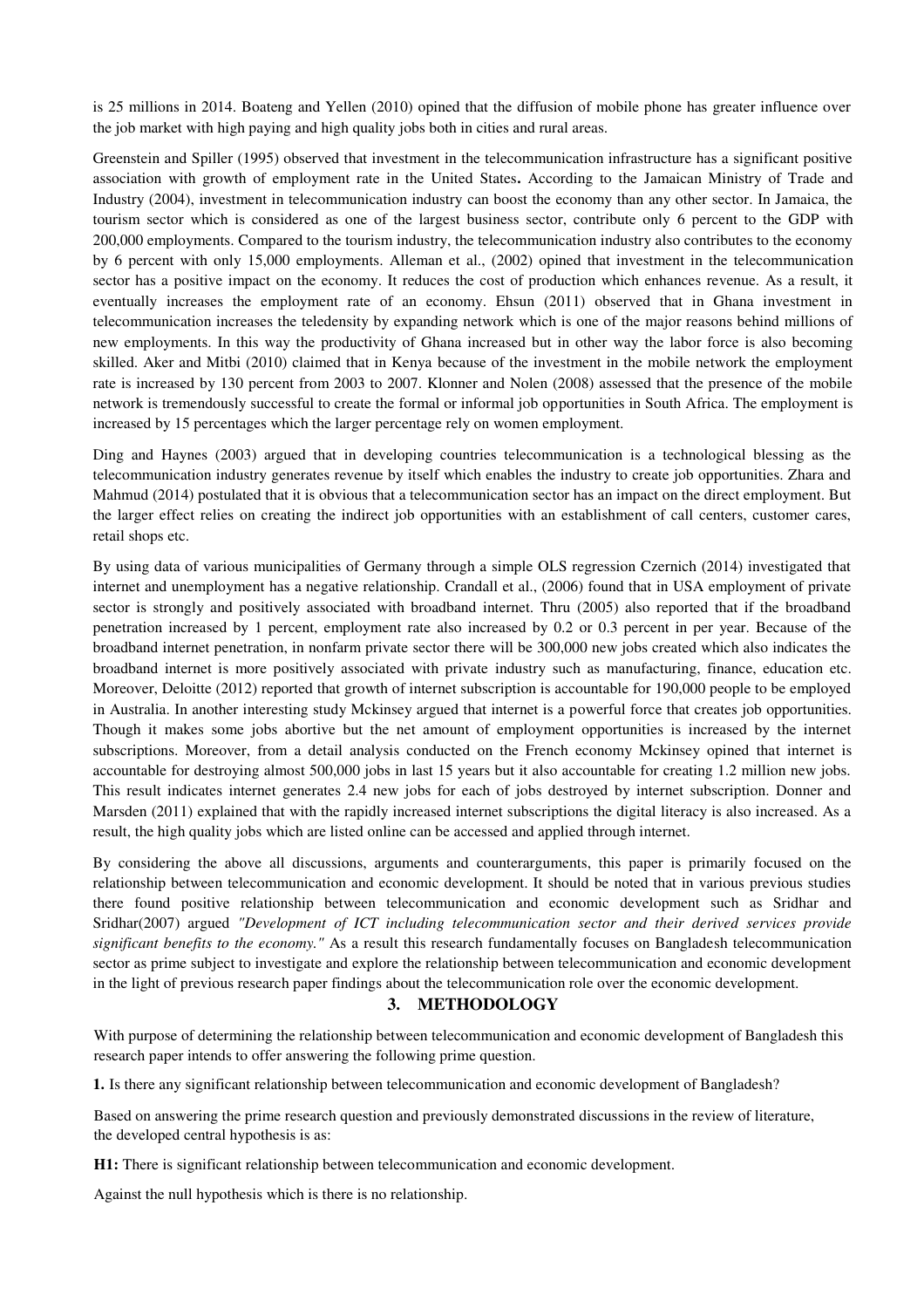#### *Identifying Variables:*

#### **Dependent Variables**

**GDP per capita:** GDP per capita is the average income per person in a country. The formula is GDP per capita = Gross domestic products / Total population.

**Employment rate:** Employment rate can be defined as percentage of the labor force which is employed. It is one of the most vital economic indicators which is implemented to understand the state of the economy. Broadly speaking, the employment rate is a macroeconomic variable that indicates the labor force which is currently employed to the total working age population of specific region or country. It is calculated as Employment rate = (Labor force currently employed / Total population) \* 100.

#### **Independent Variables**

**Teledensity:** It is the total number of telephone line which includes both fixed telephone line (PSTN) and wireless mobile in a region compared to the number of whole population in that same region.

**Investment in telecommunication:** The amount of money which is invested for the for both of the fixed telephone line and wireless mobile phone by the government and private sectors for infrastructural development and operations.

**Revenue from telecommunication:** The amount of revenues which is earned from the provision of telecommunication services by considering both the governmental and private telecommunication institutions.

**Revenue percentage of GDP:** It is the percentage contribution by the telecommunication industry through their revenue in the whole Gross domestic products.

**Internet users:** The total number of internet subscriptions or connections in a region compared to the number of inhabitants of the same region.

Through the identification of multiple simpler variables of telecommunication and economic development leads us to answer individual research questions:

**1.** Is there any significant relationship between teledensity and GDP per capita?

**2.** Is there any significant relationship between investment in telecommunication and GDP per capita?

**3.** Is there any significant relationship between telecommunication revenue and GDP per capita?

**4.** Is there any significant relationship between internet users and GDP per capita?

**5.** Is there any significant relationship between telecommunication revenue percentage of GDP and GDP per capita?

**6.** Is there any significant relationship between teledensity and employment rate?

**7.** Is there any significant relationship between investment in telecommunication and employment rate?

**8.** Is there any significant relationship between telecommunication revenue and employment rate?

**9.** Is there any significant relationship between internet users and employment rate?

**10.** Is there any significant relationship between telecommunication revenue percentage of GDP and employment rate?

These individual research questions lead us to individual test of following sub-hypotheses:

**H1A:** There is significant relationship between teledensity and GDP per capita.

**H1B:** There is significant relationship between investment in telecommunication and GDP per capita.

**H1C:** There is significant relationship between telecommunication revenue and GDP per capita.

**H1D:** There is significant relationship between internet users and GDP per capita.

**H1E:** There is significant relationship between telecommunication revenue percentage of GDP and GDP per capita.

**H1F:** There is significant relationship between teledensity and employment rate.

**H1G:** There is significant relationship between investment in telecommunication and employment rate.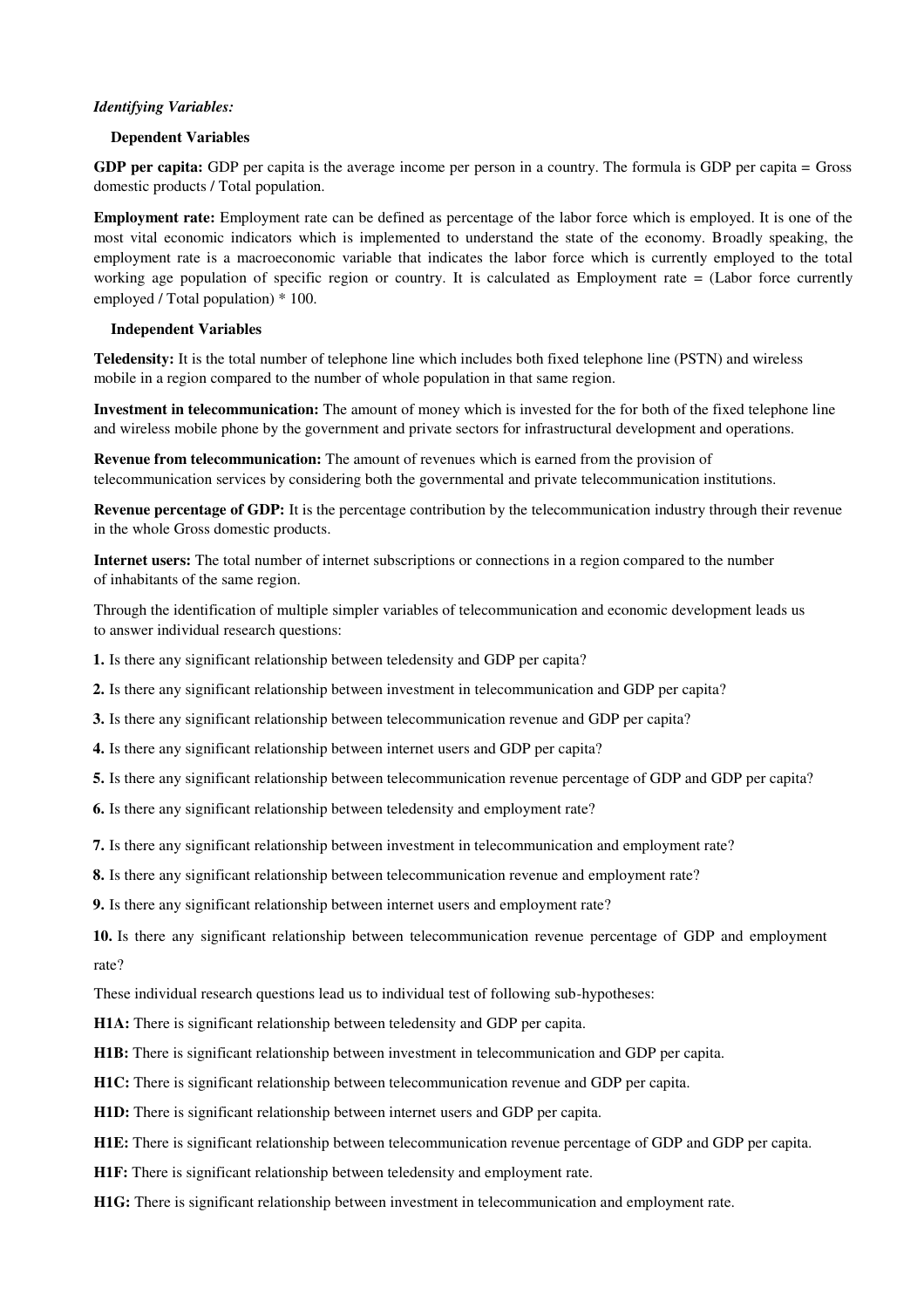**H1H:** There is significant relationship between telecommunication revenue and employment rate.

**H1I:** There is significant relationship between internet users and employment rate.

**H1J:** There is significant relationship between telecommunication revenue percentage of GDP and employment rate.

| Variables                                   | <b>Symbol</b> | <b>Source</b>                                         |
|---------------------------------------------|---------------|-------------------------------------------------------|
| GDP per capita                              | <b>GPC</b>    | Kanwal (2008), Lei and Kingsley (2006)                |
| Employment rate                             | <b>EMP</b>    | Tella et al., (2012), Stette (2009)                   |
| Teledensity                                 | TEL           | Kawajeet and Neena (2007), Adegbemi et al.,<br>(2012) |
| Telecommunication investment                | TEI           | Oladipo (2013), Hendrick and Leonard (1996)           |
| Telecommunication revenue                   | <b>TER</b>    | Farncis et al (2012), Rahul and Xue (2012)            |
| Internet users                              | <b>INU</b>    | Joseph (2011), Donner and Marsden 2011                |
| Telecommunication revenue percentage of GDP | <b>TRG</b>    | Sheriffdeen (2012)                                    |

#### *Model:*

GDP per capita (GPC) and Employment rate (EMP) both of these two dependent variables are implemented as the multiple simpler variables of economic development dependent construct. Teledensity (TEL), telecommunication investment (TEI), telecommunication revenue (TER), Internet users (INU), Contribution of telecommunication revenue percentage of GDP (TRG) all of these independent variables are implemented as the multiple simpler variables of role of telecommunication construct. These independent variables are implemented with an intention to determine the economic development. Based on the two dependent variables GDP per capita (GPC) and employment rate (EMP), the OLS regression models are illustrated below:

GPCit =  $\alpha \theta$  +  $\alpha$ ITELit +  $\alpha$ 2 TEIit +  $\alpha$ 3TERit +  $\alpha$ 4INUit +  $\alpha$ 5TRGit +  $\epsilon$ i

 $EMPi = \alpha 0 + \alpha 1 TELit + \alpha 2 TEIit + \alpha 3 TERit + \alpha 4 INUit + \alpha 5 TRGit + \epsilon i$ 

#### *Data and Sample:*

For this study the considered secondary data which are derived from various economical data storage website, mobile operators annual reports, annual report of Bangladesh telecommunication regulatory commission (BTRC); a central authority of telecommunication in Bangladesh. Here 41 years telecommunication and economical data with a time series of 1975-2015 for each of the variables are collected with convenience sampling method. E-views 8.0 statistical software is implemented for regression analysis with an assumption that is all the variables are linearly related.

#### **Scope of the Study**

• This research paper does not consider any data for any variables before 1975 to maintain equal observations and ensure the accuracy and reliability of data for each variable.

 This study only consider a few factors (GDP per capita, teledensity, telecommunicating investment, telecommunication revenue etc) which is a limitation in term of scope of the study.

#### **4. FINDINGS AND ANALYSIS**

#### *4.1 Regression Analysis:*

Based on the established two regression models dependent variables GDP per capita (GPC) and employment rate (EMP) are regressed through the independent variables teledensity (TEL), telecommunication investment (TEI), telecommunication revenue (TER), internet user (INU), telecommunication revenue percentage of GDP (TRG). Table 2 represents the results of regression models.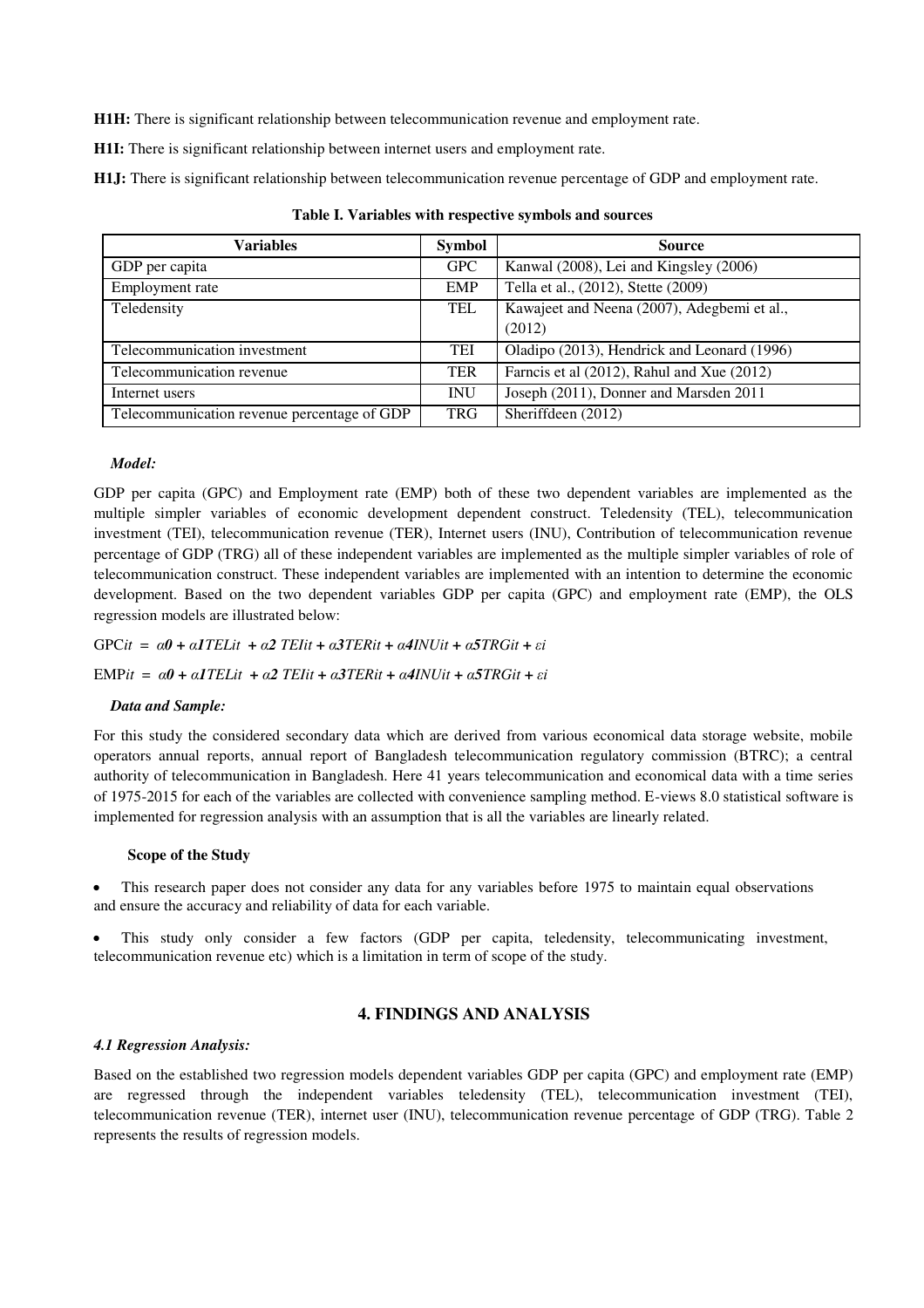| <b>Independent Variables</b>                      | Model 1      | <b>Model 2</b> |
|---------------------------------------------------|--------------|----------------|
| Constant $(C)$                                    | 204.9896     | 73.96721       |
|                                                   | $(0.0000)*$  | $(0.0000)*$    |
| Teledensity (TEL)                                 | $2.32E - 06$ | 3.99E-08       |
|                                                   | $(0.0762)*$  | $(0.0928)*$    |
| Telecommunication investment (TEI)                | $-6.19E-10$  | 1.06E-11       |
|                                                   | (0.5599)     | (0.5845)       |
| Telecommunication revenue (TER)                   | $1.03E-10$   | $-7.95E-12$    |
|                                                   | (0.9160)     | (0.6550)       |
| Internet user (INU)                               | 1.45E-05     | $-3.64E-08$    |
|                                                   | $(0.0004)*$  | (0.5939)       |
| Telecommunication revenue percentage of GDP (TRG) | 5.93995      | $-4.203172$    |
|                                                   | $(0.0001)*$  | $(0.0000)*$    |
| F-Statistic                                       | 198.0290     | 48.65872       |
| P-Value                                           | 0.0000       | 0.0000         |
| $R^2$                                             | 96.5858%     | 87.4234%       |
| Adjusted $R^2$                                    | 96.0981%     | 85.6267%       |

**Table II. Regression analysis of selected telecommunication's determinants on dependent variables GDP per capita (GPC) in model 1 and employment rate (EMP) in model 2.** 

The P-Value is parentheses with \* denoting significance level 20%

Based on the first model the results show us that teledensity is significantly and positively related with GDP per capita. This is consistent with prior results where teledensity has significant relationship with GDP per capita (Lei and Kingsley 2006). This result also indicates the growth of the teledensity intensifies GDP per capita of an economy. Internet user is also significantly and positively related to GDP per capita which also supports the previous research results (Joseph, 2011). Evidently this is an indication of increasing in the number of internet user enhances overall GDP per capita. Moreover, contribution of telecommunication revenue percentage of GDP has insignificant positive relationship with GDP per capita. This result also support the prior research results (Adegbemi, 2012). The indication of this result is, contribution of the revenue percentage from the telecommunication towards the GDP has positive significant role in order to amplifying GDP per capita. Based on the value of  $R^2$  and Adjusted  $R^2$  96.5858% and 96.0981% respectively postulate that 96.5858%, variation of GDP per capita can be explained by the independent variables of this model.

In the second regression model teledensity has significant positive relationship with employment rate. It indicates more the teledensity increases in Bangladesh the more the employment rate will increase and it is evidently true based on the regression results. Moreover, this regression result is also consistent with previous research results where significant positive relationship between teledensity and employment rate was found (Jenny and Isac 2001). The relationship between telecommunication revenue percentage of GDP and employment rate is also significant but negative. Based on the value of  $R^2$  and Adjusted  $R^2$  87.4234%, 85.6267% respectively postulate that 87.4234%, variation of employment rate can be reasonably explained by the independent variables of this model.

#### **5. CONCLUSION**

On the basis of the regression analysis it can be evidently postulated that the role of telecommunication has significant influence in order to economic development of Bangladesh to some extent. The results might have varied based on different variables' regression model. As GDP per capita is a prime indicator of economic development and implemented extensively as well as acknowledged in many previous research, this dependent simpler variable is considered in this paper and the results of this paper based on GDP per capita has supportive attitude towards the prior research results where telecommunication has positive and significant association with GDP per capita in term of the economic development of developing countries. Argument can be predominated based on the results of the second regression model where revenue percentage of GDP and employment rate relationship is significantly negative. This result might shade the light of previous research where significant positive relationship was found (Zhara and Mahmud 2014). But above all it is evident based on prior results of other research where telecommunication role more signifies in term of economic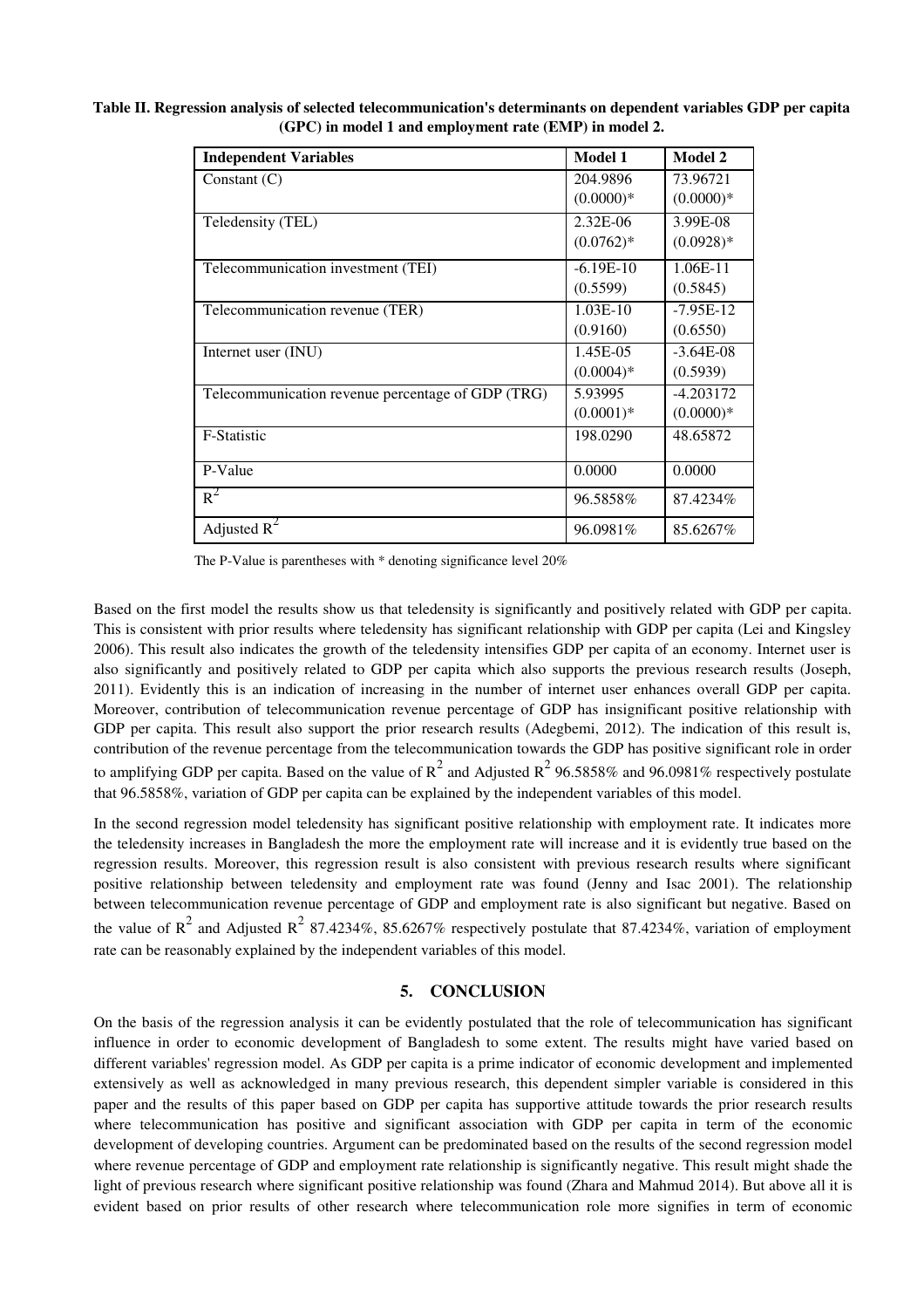development of developing country. However, as Bangladesh is a developing country of third world it is hoped that the telecommunication role will show adhesion in economic development and the impact will be more intensified than developed country which will in return minimize the technological and economical gap between Bangladesh and other developed countries in this era of globalization.

#### **REFERENCES**

- [1] S. Yilmaz and M. Dinc, "Telecommunications and regional development: Evidence from the U.S. States," Economic Development Quarterly, vol. 16, no. 3, pp. 211–228, Aug. 2002.
- [2] E. H. Wang, "ICT and economic development in Taiwan: Analysis of the evidence," Telecommunications Policy, vol. 23, no. 3-4, pp. 235–243, Apr. 1999.
- [3] I. Vogelsang, "The relationship between mobile and fixed-line communications: A survey," Information Economics and Policy, vol. 22, no. 1, pp. 4–17, Mar. 2010.
- [4] L.-H. Röller and L. Waverman, "Telecommunications infrastructure and economic development: A simultaneous approach," American Economic Review, vol. 91, no. 4, pp. 909–923, Sep. 2001.
- [5] P. Gao and A. Rafiq, "The transformation of the mobile telecommunications industry in Pakistan: A developing country perspective," Telecommunications Policy, vol. 33, no. 5-6, pp. 309–323, Jun. 2009.
- [6] P. Curwen and J. Whalley, "The restructuring of African mobile telecommunications provision and the prospects for economic development," info, vol. 13, no. 2, pp. 53–71, Mar. 2011.
- [7] S. W. Norton, "Transaction costs, telecommunications, and the microeconomics of macroeconomic growth," Economic Development and Cultural Change, vol. 41, no. 1, pp. 175–196, Oct. 1992.
- [8] G. Madden and S. J. Savage, "CEE telecommunications investment and economic growth," Information Economics and Policy, vol. 10, no. 2, pp. 173–195, Jun. 1998.
- [9] M. Mueller, "China's telecommunications market: Entering a new competitive age Ding Lu Chee Kong Wong," The China Journal, vol. 53, pp. 173–173, Jan. 2005.
- [10] L. Correa, "The economic impact of telecommunications diffusion on UK productivity growth," SSRN Electronic Journal.
- [11] P. Koutroumpis, "The economic impact of broadband on growth: A simultaneous approach," Telecommunications Policy, vol. 33, no. 9, pp. 471–485, Oct. 2009.
- [12] A. P. Hardy, "The role of the telephone in economic development," Telecommunications Policy, vol. 4, no. 4, pp. 278–286, Dec. 1980.
- [13] H. Gruber and F. Verboven, "The evolution of markets under entry and standards regulation the case of global mobile telecommunications," International Journal of Industrial Organization, vol. 19, no. 7, pp. 1189–1212, Jul. 2001.
- [14] S. M. GREENSTEIN and P. T. SPILLER, "Modern telecommunications infrastructure and economic activity: An empirical investigation," Industrial and Corporate Change, vol. 4, no. 4, pp. 647–665, 1995.
- [15] C. L. Freund and D. Weinhold, "On the effect of the Internet on international trade," SSRN Electronic Journal.
- [16] F. Atsu, C. Agyei, W. Phanuel Darbi, and S. Adjei-Mensah, "The impact of telecommunication revenue on economic growth: Evidence from Ghana," African Journal of Economic and Management Studies, vol. 5, no. 2, pp. 195–208, Jul. 2014.
- [17] S. Démurger, "Infrastructure development and economic growth: An explanation for regional disparities in china?," Journal of Comparative Economics, vol. 29, no. 1, pp. 95–117, Mar. 2001.
- [18] C. Choi and M. Hoon Yi, "The effect of the Internet on economic growth: Evidence from cross-country panel data," Economics Letters, vol. 105, no. 1, pp. 39–41, Oct. 2009.
- [19] C. Choi, "The effect of the Internet on service trade," Economics Letters, vol. 109, no. 2, pp. 102–104, Nov. 2010.